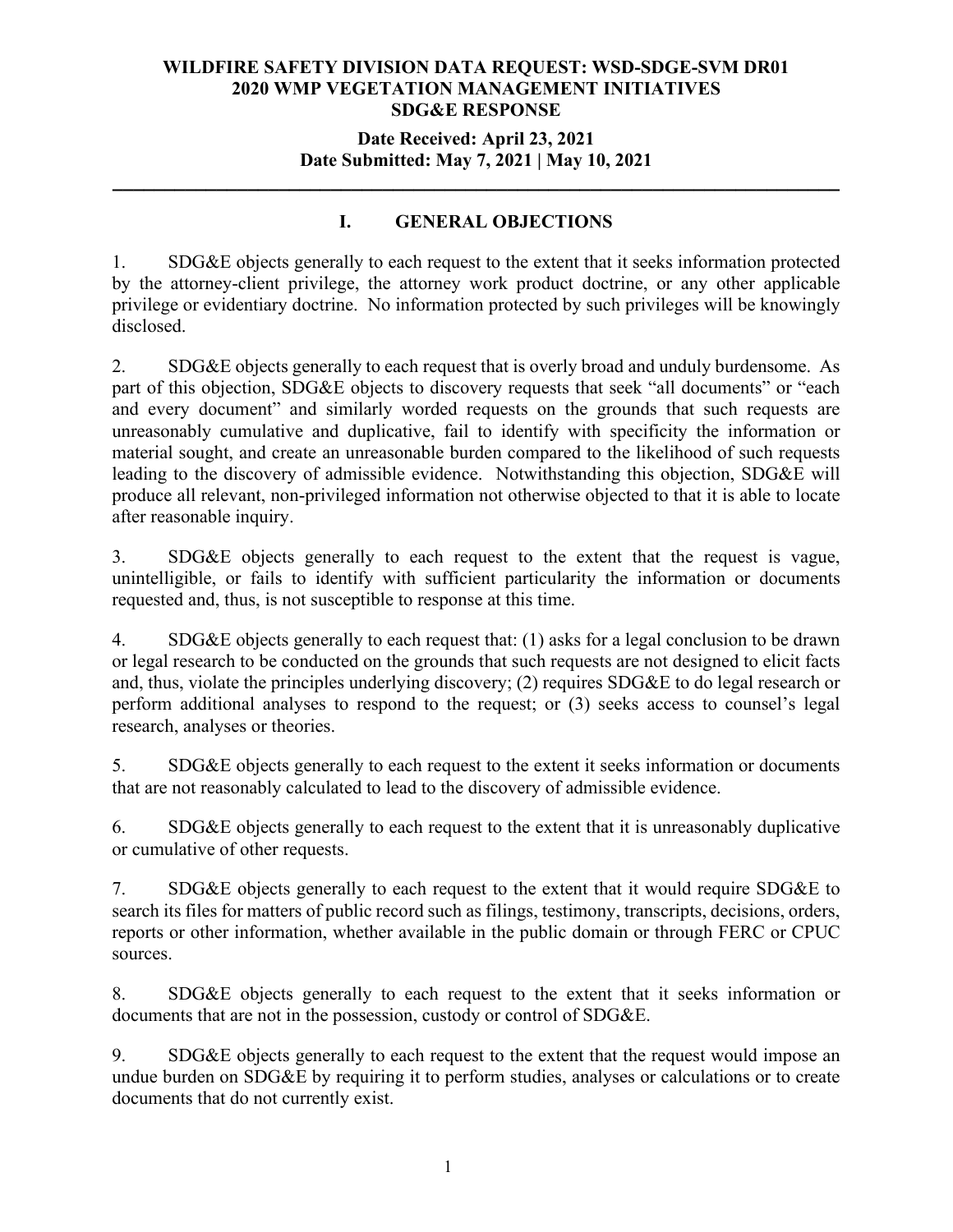# **Date Received: April 23, 2021 Date Submitted: May 7, 2021 | May 10, 2021**

**\_\_\_\_\_\_\_\_\_\_\_\_\_\_\_\_\_\_\_\_\_\_\_\_\_\_\_\_\_\_\_\_\_\_\_\_\_\_\_\_\_\_\_\_\_\_\_\_\_\_\_\_\_\_\_\_\_\_\_\_\_\_\_\_\_\_\_\_\_\_**

10. SDG&E objects generally to each request that calls for information that contains trade secrets, is privileged or otherwise entitled to confidential protection by reference to statutory protection. SDG&E objects to providing such information absent an appropriate protective order.

#### **II. EXPRESS RESERVATIONS**

1. No response, objection, limitation or lack thereof, set forth in these responses and objections shall be deemed an admission or representation by SDG&E as to the existence or nonexistence of the requested information or that any such information is relevant or admissible.

2. SDG&E reserves the right to modify or supplement its responses and objections to each request, and the provision of any information pursuant to any request is not a waiver of that right.

3. SDG&E reserves the right to rely, at any time, upon subsequently discovered information.

4. These responses are made solely for the purpose of this proceeding and for no other purpose.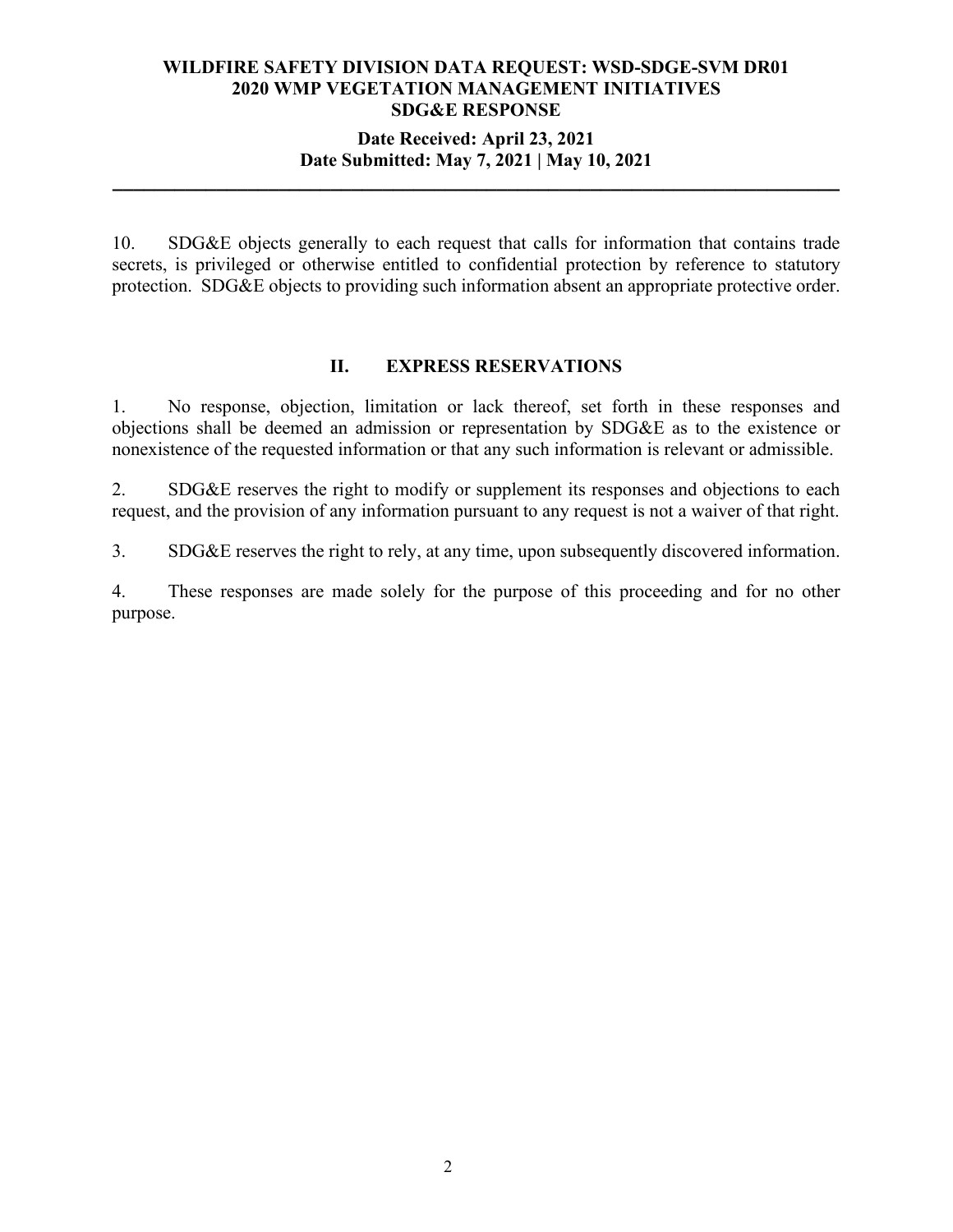# **Date Received: April 23, 2021 Date Submitted: May 7, 2021 | May 10, 2021**

**\_\_\_\_\_\_\_\_\_\_\_\_\_\_\_\_\_\_\_\_\_\_\_\_\_\_\_\_\_\_\_\_\_\_\_\_\_\_\_\_\_\_\_\_\_\_\_\_\_\_\_\_\_\_\_\_\_\_\_\_\_\_\_\_\_\_\_\_\_\_**

# **III. RESPONSES**

Pursuant to the Wildfire Safety Division's (WSD) audit of SDG&E's substantial completion of its 2020 WMP vegetation management initiatives, the WSD requests additional documents and information to validate SDG&E's completion against 2020 targets for vegetation management initiatives in its 2020 WMP.

| 2020<br><b>Initiative</b><br><b>Number</b> | <b>Initiative Name</b>                                                                    | <b>Associated</b><br><b>Request</b> # |
|--------------------------------------------|-------------------------------------------------------------------------------------------|---------------------------------------|
| 5.3.5.2                                    | Detailed inspections of vegetation around distribution electric<br>lines and equipment    |                                       |
| 5.3.5.5                                    | Fuel management and reduction of "slash" from VM activities                               | 3                                     |
| 5.3.5.9                                    | Enhanced inspections, patrols and trims                                                   | 4                                     |
| 5.3.5.16                                   | Removal and remediation of trees with strike potential to<br>electric lines and equipment | 5                                     |

Specifically, those initiatives and the associated Request numbers listed below in Table 1:

On December 16, 2020, San Diego Gas & Electric Company (SDG&E) issued a letter notifying the WSD that it had completed a substantial portion of its 2020 Wildfire Mitigation Plan (WMP) vegetation management initiatives. SDG&E stated it has been updating the WSD of its vegetation management progress through its Assembly Bill (AB) 1054 Quarterly Advice Letters on WMP implementation. As of December 31, 2020, SDG&E had completed 99% inspections of its inventory trees.<sup>[1](#page-2-0)</sup>

<span id="page-2-0"></span><sup>&</sup>lt;sup>1</sup> SDG&E's March 8, 2021 Quarterly Advice Letter Related to Public Utilities Code Section 8389(e)(7), page 7.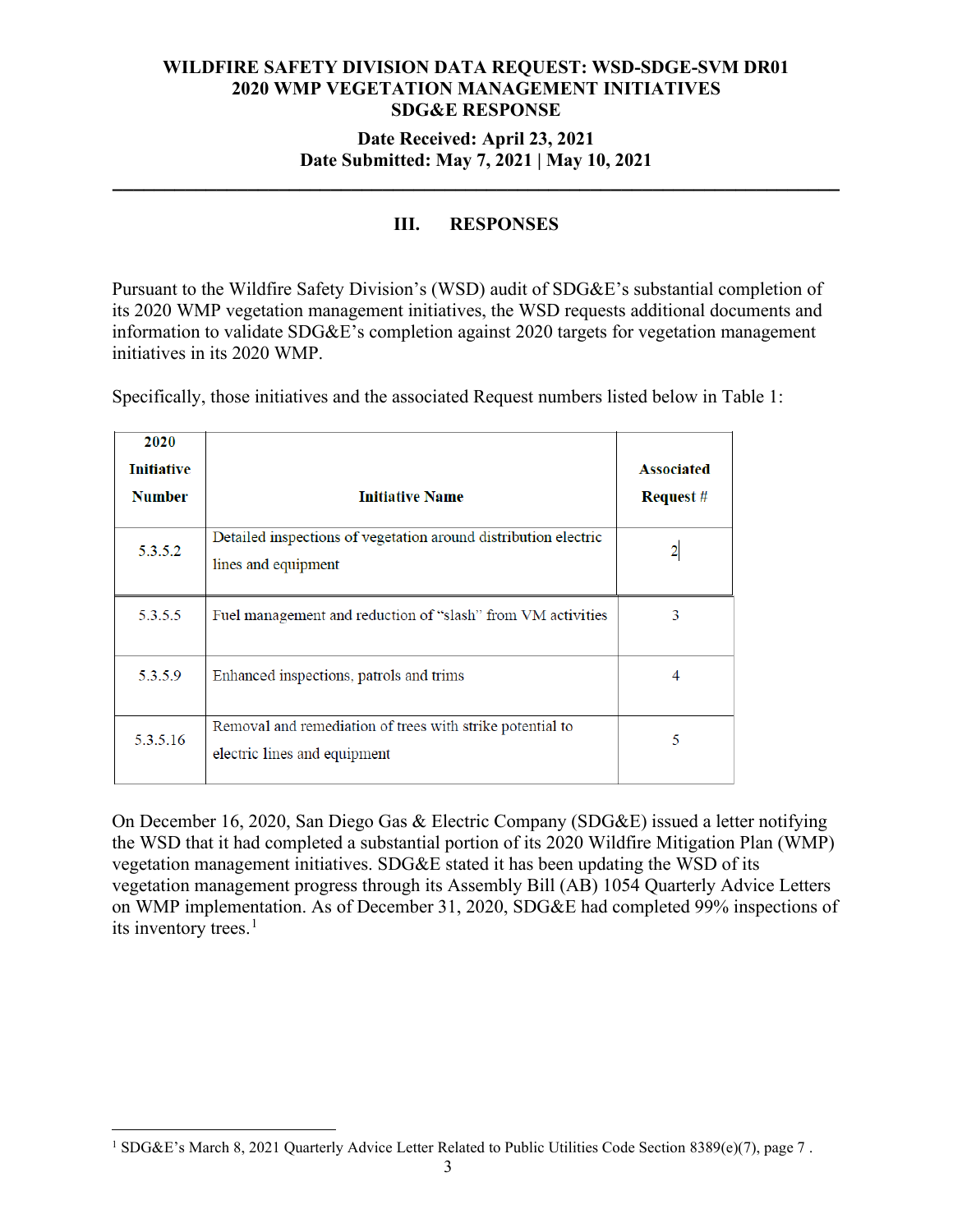# **Date Received: April 23, 2021 Date Submitted: May 7, 2021 | May 10, 2021**

**\_\_\_\_\_\_\_\_\_\_\_\_\_\_\_\_\_\_\_\_\_\_\_\_\_\_\_\_\_\_\_\_\_\_\_\_\_\_\_\_\_\_\_\_\_\_\_\_\_\_\_\_\_\_\_\_\_\_\_\_\_\_\_\_\_\_\_\_\_\_**

# **QUESTION 1:**

### *Identify any existing data submissions to the WSD that satisfy any of the Data Requests in this document*

SDG&E has provided spatial data to the WSD representing vegetation management inspections and projects completed during 2020. This data includes:

a) SDG&E's 249,403 unique vegetation management inspections. This number is the sum of unique Vegetation Management Inspection Points reported in the Quarterly Data Reports (QDRs) submitted on September 9, 2020, December 9, 2020, and February 5, 2021.

b) SDG&E's 40,316 unique vegetation management projects. This number is the sum of unique Vegetation Management Project Points and Vegetation Management Project Polygons reported in the Quarterly Data Reports (QDRs) submitted on September 9, 2020, December 9, 2020, and February 5, 2021.

While this spatial data does not directly correlate to specific initiatives due to the GIS schema SDG&E was provided in 2020, the WSD requests that SDG&E confirm whether the data listed above (and provided to the WSD previously) satisfies completion of any of the initiatives referenced in Table 1 above. If SDG&E has already submitted spatial data to the WSD that can satisfy any of the below Data Requests, SDG&E shall indicate the specific spatial data and WMP initiative combination that the WSD should reference.

# **RESPONSE 1:**

The GIS data in Quarterly Data Reports (QDRs) submitted by SDG&E to the WSD partially satisfy the below data requests. Differences between the QDRs and initiatives in Table 1 include:

- 1. The QDR data includes completed **and planned** work in the date range specified for each submission. The data provided for the initiatives referenced in the below requests includes only completed work.
- 2. The QDR data includes only **routine** work planned or performed as per SDG&E's vegetation management schedule. The data provided for the initiatives below includes both routine and off-cycle work.
- 3. The QDR data includes **one record** for each group of trees. The numbers provided for the initiatives below are achieved by counting the number of individual tree units [NUMBEROFUNITS] in each record.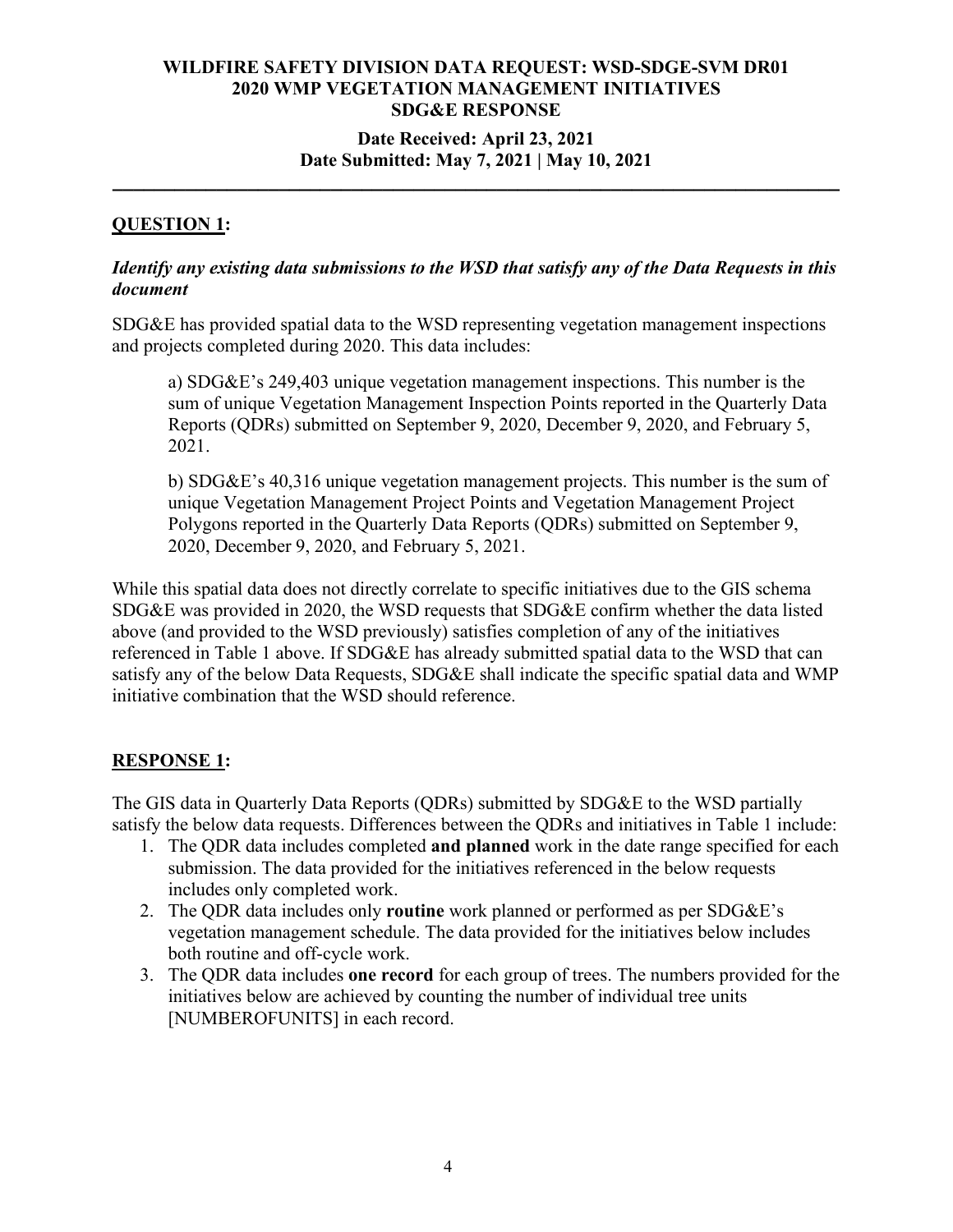**Date Received: April 23, 2021 Date Submitted: May 7, 2021 | May 10, 2021**

**\_\_\_\_\_\_\_\_\_\_\_\_\_\_\_\_\_\_\_\_\_\_\_\_\_\_\_\_\_\_\_\_\_\_\_\_\_\_\_\_\_\_\_\_\_\_\_\_\_\_\_\_\_\_\_\_\_\_\_\_\_\_\_\_\_\_\_\_\_\_**

The specific spatial data that correlates with the below data as follows:

- **a. 5.3.5.2: Detailed inspections of vegetation around distribution electric lines and equipment**: Data for this request is available in the *SDGE\_Initiative*\*SDGE\_VegetationManagementInspectionPoint* feature class in the submitted file geodatabase. This feature class contains inspection records for both trees and pole brushes. Tree inspection records include fields specific to trees, such as TreeSpecies, TreeHeight, etc.
- **b. 5.3.5.9: Enhanced inspections, patrols, and trims**: Data for this request is available in the *SDGE\_Initiative*\*SDGE\_VegetationManagementProjectPoint* feature class in the file geodatabase. This feature class contains tree trimming/removal and pole brushing activity records. Tree trimming and removals can be identified by records that include treespecific fields such as TreeSpecies, TreeHeight, etc.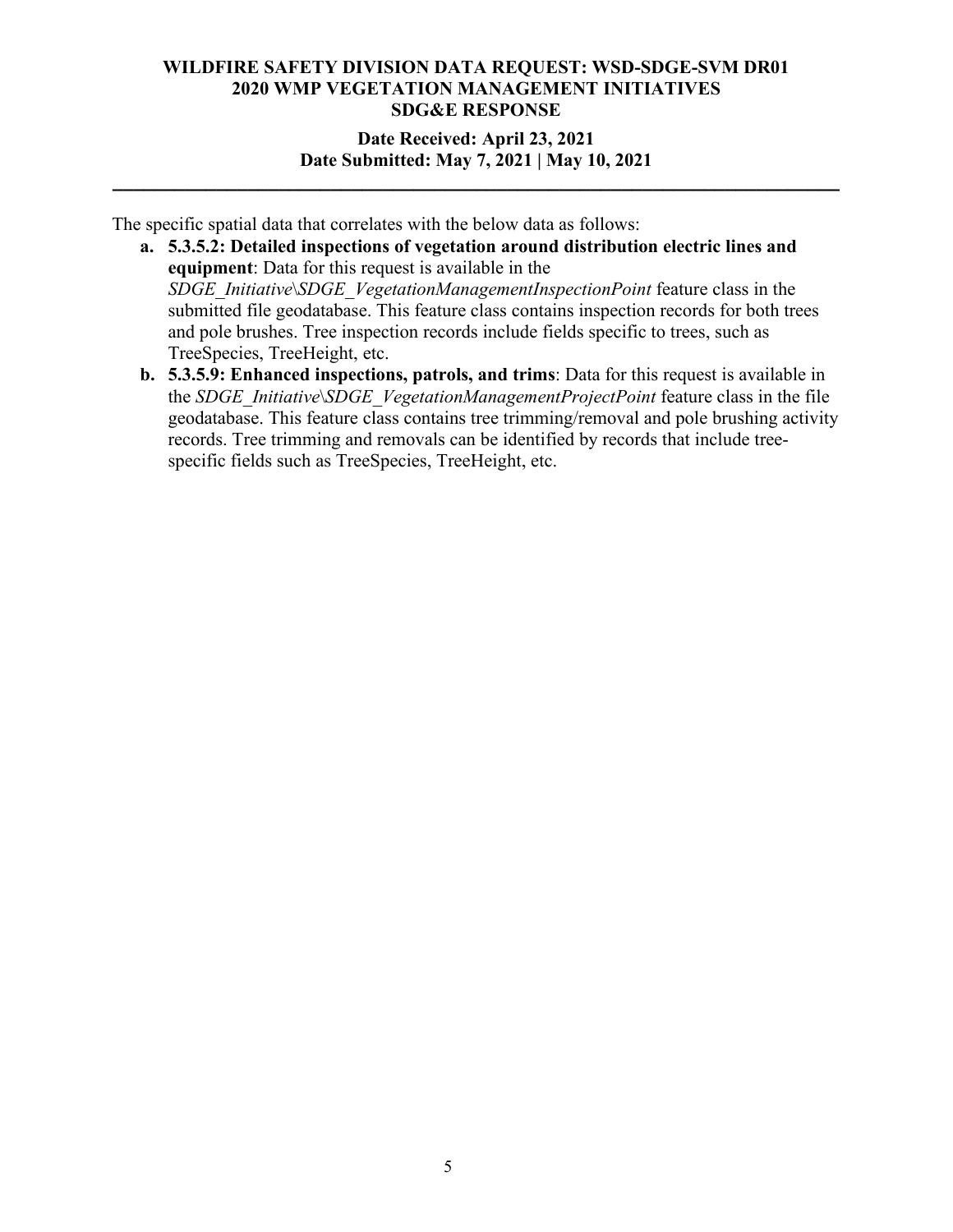## **Date Received: April 23, 2021 Date Submitted: May 7, 2021 | May 10, 2021**

**\_\_\_\_\_\_\_\_\_\_\_\_\_\_\_\_\_\_\_\_\_\_\_\_\_\_\_\_\_\_\_\_\_\_\_\_\_\_\_\_\_\_\_\_\_\_\_\_\_\_\_\_\_\_\_\_\_\_\_\_\_\_\_\_\_\_\_\_\_\_**

## **QUESTION 2:**

#### *5.3.5.2: Detailed inspections of vegetation around distribution electric lines and equipment*

In SDG&E's Q4 2020 Quarterly Advice Letter filed on March 8, 2021, SDG&E reports 99% completion  $(451,207)$  of  $\sim$ 455,000 trees) of its 2020 inventory tree inspections, as it pertains to SDG&E's 2020 WMP initiative 5.3.5.2: Detailed inspections of vegetation around distribution electric lines and equipment (initiative 7.3.5.2 in SDG&E's 2021 WMP Update). In this Quarterly Advice Letter, SDG&E stated that the program was complete regarding 2020 program targets.<sup>[2](#page-5-0)</sup>

In SDG&E's 2021 WMP update, SDG&E reports that 221,500 trees were pruned, and 12,985 trees were removed as it pertains to this initiative.<sup>[3](#page-5-1)</sup>

a) Provide the raw data in Microsoft Excel format showing 1 row for each inspection, pruning or tree removal, which supports SDG&E's statements regarding the completion of the following in 2020 for WMP initiative 5.3.5.2:

i. 451,207 tree inspections ii. 221,500 tree prunings iii. 12,985 tree removals

b) Provide a list of all data inputs used to calculate initiative completion, including the source of such data.

c) Explain what steps SDG&E took to validate the data identified in response to  $2(b)$ .

d) Explain the methodology, including any formulas and assumptions,  $SDG\&E$  used to calculate initiative completion from the data inputs identified in response to 2(b).

<span id="page-5-0"></span><sup>2</sup> SDG&E's March 8, 2021 Quarterly Advice Letter Related to Public Utilities Code Section 8389(e)(7), page 267.

<span id="page-5-1"></span><sup>3</sup> SDG&E's 2021 WMP Update, page 269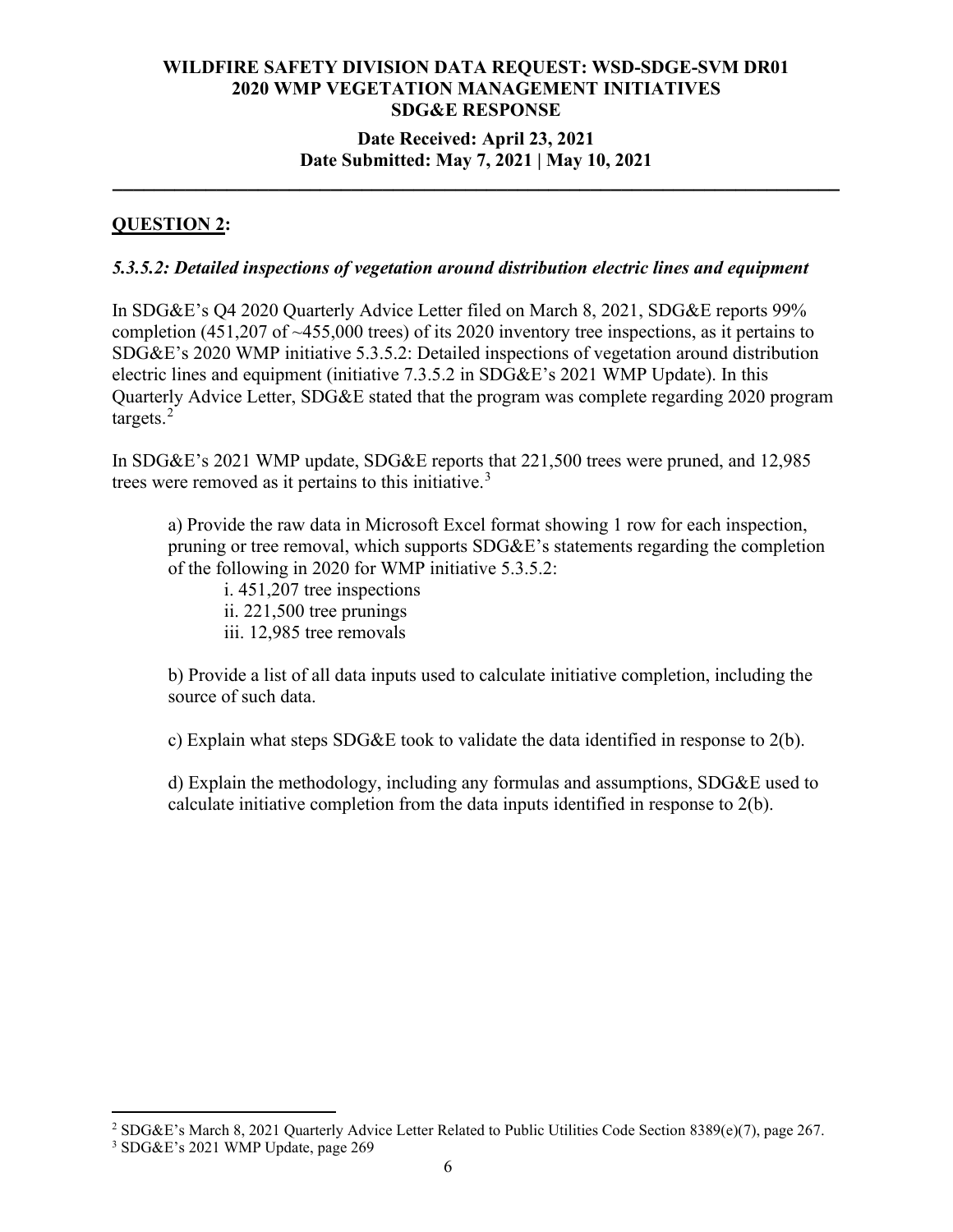# **Date Received: April 23, 2021 Date Submitted: May 7, 2021 | May 10, 2021**

**\_\_\_\_\_\_\_\_\_\_\_\_\_\_\_\_\_\_\_\_\_\_\_\_\_\_\_\_\_\_\_\_\_\_\_\_\_\_\_\_\_\_\_\_\_\_\_\_\_\_\_\_\_\_\_\_\_\_\_\_\_\_\_\_\_\_\_\_\_\_**

### **RESPONSE 2:**

a) Please see attached Excel files titled, VTREEACTIVITY\_PI\_20202.zip and WSD\_SDGE\_R2.xlsx of updated activity counts for the completion of WMP initiatives 5.3.5.2 and  $7.\overline{3}.\overline{5}.\overline{2}$  for distribution and transmission.<sup>[4](#page-6-0)</sup>

- i. trees inspected (distribution and transmission): 480,996
- ii. tree pruning (distribution and transmission): 192,019
- iii. tree removals (distribution and transmission): 12,137

b) The data inputs used to calculate initiative completion for inventory trees inspected, pruned, and removed include the following tables and fields:

### VTREEACTIVITYTBL

- FACILITY ID (Trees ID): each facility ID is unique. (*Note*: A tree ID may represent multiple units where tree density is high and where the species, size, and work history of the trees are the same.)
- ACTIVITY DATE: date time feed for all activity types
- ACTIVITY (type): TT (tree trim), TRM (tree removal), PI (pre-inspection),
- CONDITIONCODE
- WORKORDERID
- NUMBEROFUNITS: used to calculate the total count of tree units.
- INVENTORY: Y, N, blank
- CHBACKIND: A, P, S, T
- SPECIES
- LINECLEARANCE
- DBH
- TREEHEIGHT
- POLEID1/2

# VTREE

- FACILITYID (Trees ID): FK used to join with VTREEACTIVITYTBL
- TIER (Non-HFTD, Tier-2, Tier-3)

<span id="page-6-0"></span><sup>4</sup> SDG&E's 2021 WMP Update initially reported a lower number of tree inspections and higher number of trees pruned in 2020. In the course of preparing this data response, SDG&E refined the logic and validation process for the query used to derive the data to better capture the tree counts for each category. Verification of invalid condition codes, activity work descriptions, and duplications that were included in SDG&E's original calculations (used for the 2021 WMP Update) resulted in the updated values reported in this data response. SDG&E refined data inquiry is explained further in the response to Question 2b and 2c.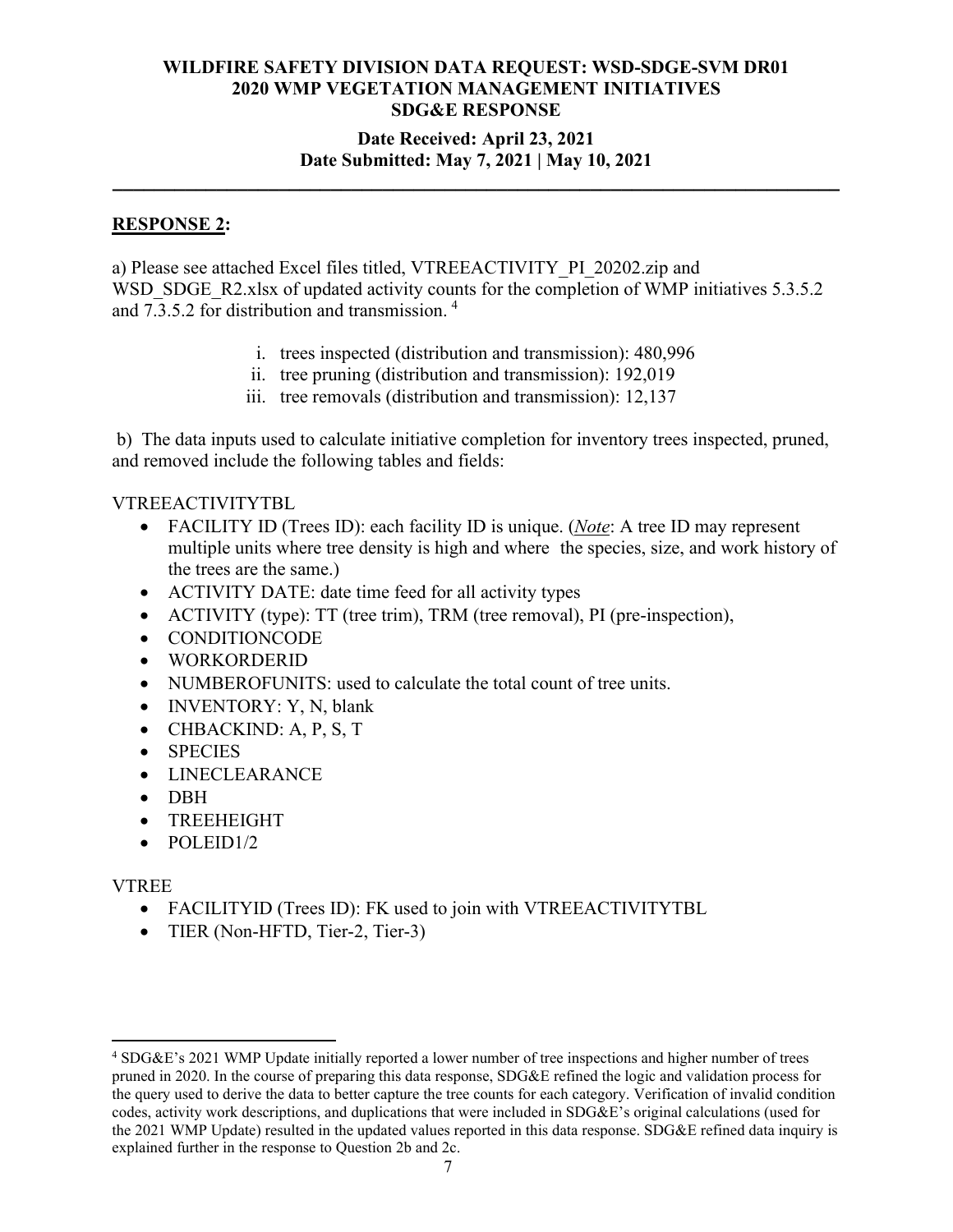# **Date Received: April 23, 2021 Date Submitted: May 7, 2021 | May 10, 2021**

**\_\_\_\_\_\_\_\_\_\_\_\_\_\_\_\_\_\_\_\_\_\_\_\_\_\_\_\_\_\_\_\_\_\_\_\_\_\_\_\_\_\_\_\_\_\_\_\_\_\_\_\_\_\_\_\_\_\_\_\_\_\_\_\_\_\_\_\_\_\_**

### WORKRORDER

- WORKORDERID: FK used to join with VTREEACTIVITYTBL
- DESCRIPTION

## c) **Tree inspections:**

The query used for this data response groups all activity records by [FACILITYID] and [ACTIVITY], and only pulls one latest activity record per activity type based on [ACTIVITYDATE] within year 2020. The data query generates tree activities around the distribution and transmission line that was inspected in 2020. Pre-inspection activity (PI) is selected for counting tree inspections and the sum of [NUMBEROFUNITS] is used for calculating the total amount of tree-inspection activities. The query includes inspection activity for newly created inventory trees that had an inspection activity conducted in 2020. It also includes the trees that were inspected in 2020 and coded as "DEL (delete)" in cases where the tree no longer meets inventory criteria. Trees coded deleted will not be considered as inventory in the following year. New inventory trees were added to the database in 2020 followed by the inspection activity. Therefore, VTREE table and inventory tree count is updated daily and the VTREE table does not represent the historical inventory tree count. The total inventory tree count is expressed as the current number of existing inventory trees and new trees added on a daily basis.

Validation steps:

- I. [ACTIVITY]: "PI"
- II. [INVENTORY]: all values
- III. [CHBACKIND]: both distribution and transmission facilities are included.
- IV. [CONDITIONCODE]: all values
- V. Sum of [NUMBEROFUNITS]: total number of trees inspected

This refined method includes the trees that were determined to be non-inventory tree during the inspection and were coded DELETED. These tree records were not captured in the previous calculation. The total number of inventory trees/units coded DELETED in 2020 was 19,217. This number was therefore added to the total in the refined data extraction method.

# **Tree pruning:**

The data query used for this response groups [FACILITYID] and [WORKORDERID] and pulls the latest record based on the [ACTIVITYDATE] within year 2020. One row represents one tree trim activity for each facility ID. One facility ID may be trimmed more than once within a year; therefore, one tree ID may have more than one row for tree trimming activity. For one tree that was trimmed twice within the calendar year the second activity date is provided. In instances where the date interval is less than three months between activities, the assumption is the second activity was a coding anomaly. That is, the tree was not actually trimmed a second time. The sum of all [NUMBEROFUNITS] is total number of tree-trimming activities.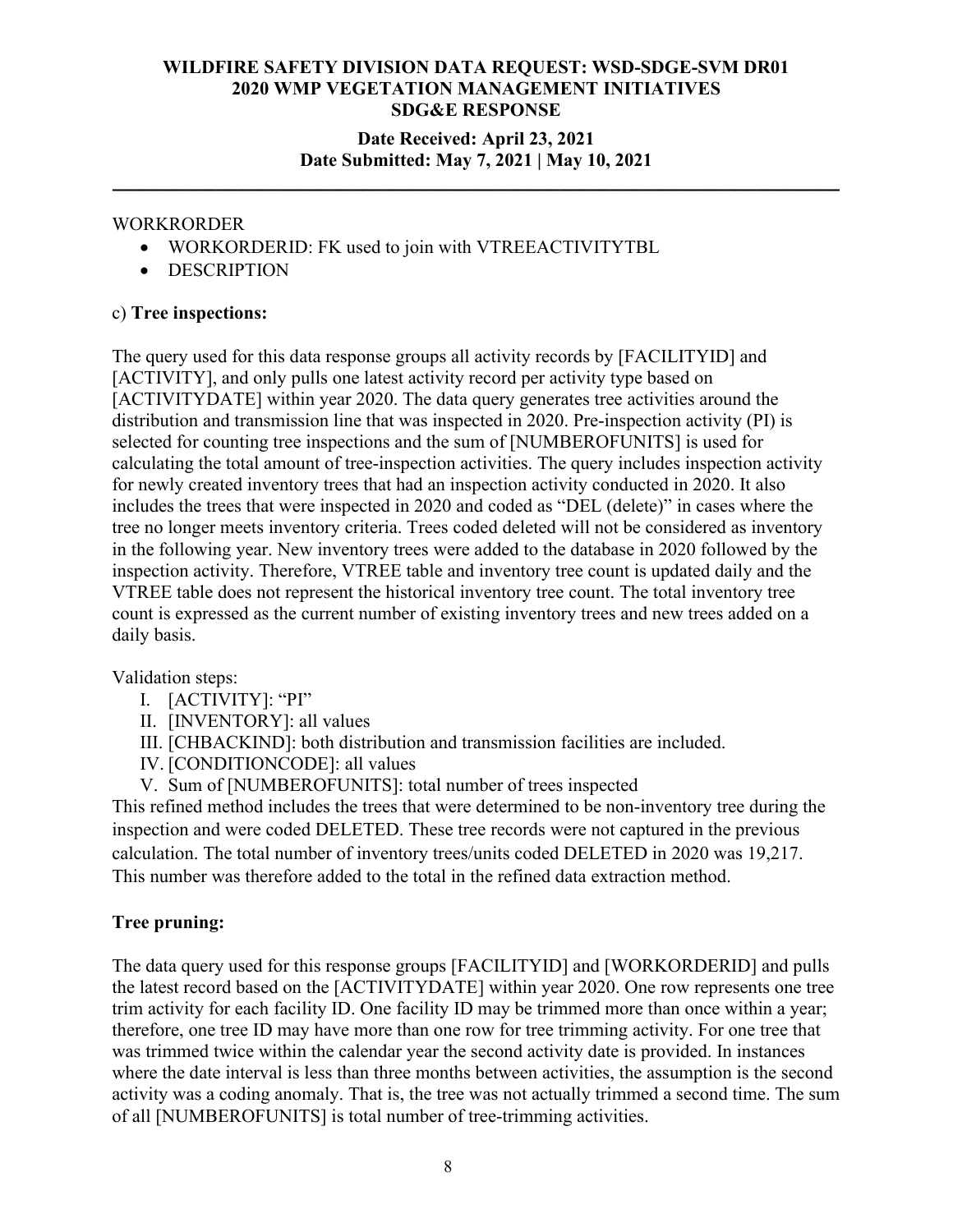# **Date Received: April 23, 2021 Date Submitted: May 7, 2021 | May 10, 2021**

**\_\_\_\_\_\_\_\_\_\_\_\_\_\_\_\_\_\_\_\_\_\_\_\_\_\_\_\_\_\_\_\_\_\_\_\_\_\_\_\_\_\_\_\_\_\_\_\_\_\_\_\_\_\_\_\_\_\_\_\_\_\_\_\_\_\_\_\_\_\_**

Validation steps:

- I. [ACTIVITY]: tree trim ("TT"), and data output is grouped by [Facility ID] and sorted by [WORKORDERID].
- II. [CONDITION CODE]: CP, CGRP, CDRP
- III. [INVENTORY]: all values
- IV. [TIER]: all values
- V. [CHBACKIND]: all values, both distribution and transmission facilities are included.
- VI. [DESCRIPTION]: excludes unrelated workorder description that contains "CHANGE TO TE" or "AUD DISPATCH".
- VII. Validate if the tree trim interval on the same tree is greater than 3 months using excel formulas and filter out activity records that occurred within 3 months by unchecking "N" in [If valid].
- VIII. Sum of [NUMBEROFUNITS]: total number of trees trimmed.

# **Tree removals:**

The data query groups all activity records by [FACILITY ID] and [ACTIVITY] and only pulls the latest activity record per activity based on the [ACTIVITYDATE] within year 2020. The tree removal activity is based on the condition codes CRM, CGRRM, CDRRM, and the activity type is tree removal (TRM). To count all removals that could be recorded as other activities, tree trim (TT) activity was also selected. Only one activity record per facility ID was included and sum of [NUMBEROFUNITS] was used for calculating the total number of trees removed.

Validation steps:

- I. [CONDITIONCODE]: CRM, CGRRM, CDRRM
- II. [ACTIVITY]: TRM, TT
- III. [INVENTORY]: all values
- IV. [CHBACKIND]: all values, both distribution and transmission facilities are included.
- V. Remove duplicated [FACILITYID], one facility ID per row.
- VI. Sum of [NUMBEROFUNITS]: total number of trees removed.

# d) **Assumptions applied**:

- I. All tree inspection activities are initially considered inventory.
- II. The minimum interval between two tree trim activity that was performed on one facility ID/ $tree(s)$  is 3 months. The additional tree-trimming activity is counted within the calendar year if a facility ID or tree(s) have more than one trim that occurred three months after the first tree trim activity.

Formulars used for validating the tree trim intervals are included in the Excel file:

- If Month Diff. compare the intervals of the tree trim activity dates between the current and the next row if the Facility ID (tree ID) is the same.
- [If valid]: Y if the interval difference is greater than 3 months (if tree IDs are the same) or equals to 0 (if tree IDs are different).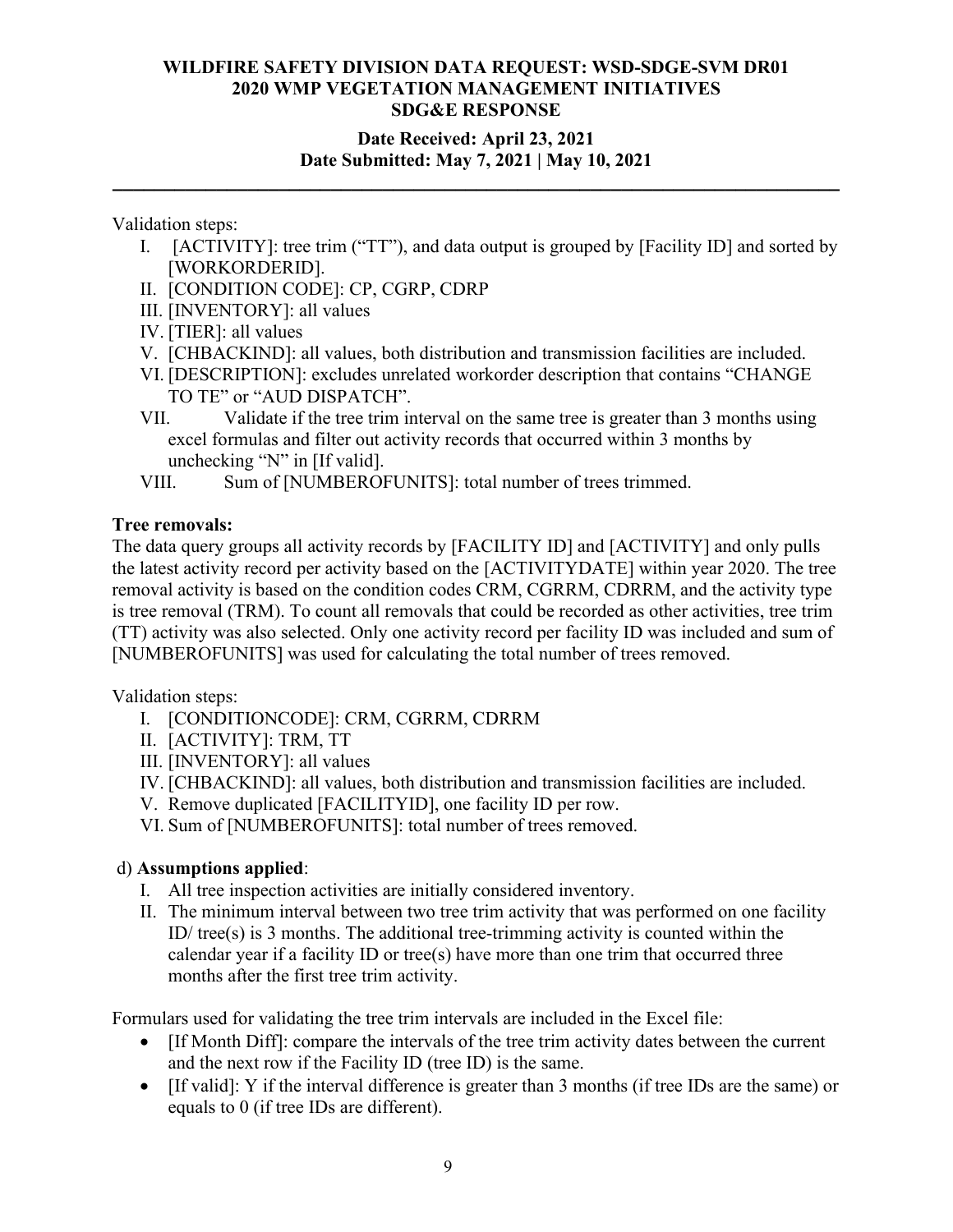## **Date Received: April 23, 2021 Date Submitted: May 7, 2021 | May 10, 2021**

**\_\_\_\_\_\_\_\_\_\_\_\_\_\_\_\_\_\_\_\_\_\_\_\_\_\_\_\_\_\_\_\_\_\_\_\_\_\_\_\_\_\_\_\_\_\_\_\_\_\_\_\_\_\_\_\_\_\_\_\_\_\_\_\_\_\_\_\_\_\_**

# **QUESTION 3:**

### *5.3.5.5: Fuel management and reduction of "slash" from vegetation management activities*

In SDG&E's Q4 2020 Quarterly Advice Letter, SDG&E stated that 324/500 (65%) pole vegetation had been thinned, as it pertains to SDG&E's 2020 WMP initiative 5.3.5.5: Fuels management and reduction of "slash" from vegetation management activities (initiative 7.3.5.5) in SDG&E's 2021 WMP Update)<sup>[5](#page-9-0)</sup>. In this Quarterly Advice Letter, SDG&E stated that the program was off track for completion of 2020 program targets.<sup>[6](#page-9-1)</sup> Additionally, in SDG&E's 2021 WMP update, SDG&E reports that 614 total poles were treated in 2020 with the Fuels Treatment activity for pole brushing and fire-retardant activities, as it pertains to this initiative.<sup>[7](#page-9-2)</sup>

a) Provide the raw data in Microsoft Excel format showing 1 row for each pole or pole vegetation activity, which supports SDG&E's statements regarding the completion of the following in 2020 for WMP initiative 5.3.5.5:

i. 324 pole vegetation thinned

ii. 614 poles treated with Fuels Treatment activity

b) Provide a list of all data inputs used to calculate initiative completion and the source of such data.

c) Explain what steps SDG&E took to validate the data identified in response to 3(b).

d) Explain the methodology, including any formulas and assumptions, SDG&E used to calculate initiative completion from the data inputs identified in response to 3(b).

<span id="page-9-0"></span><sup>5</sup> SDG&E's 2021 WMP Update, page 270

<span id="page-9-1"></span><sup>&</sup>lt;sup>6</sup> SDG&E's March 8, 2021 Quarterly Advice Letter Related to Public Utilities Code Section 8389(e)(7) <sup>7</sup> SDG&E's 2021 WMP Update, page 273

<span id="page-9-2"></span>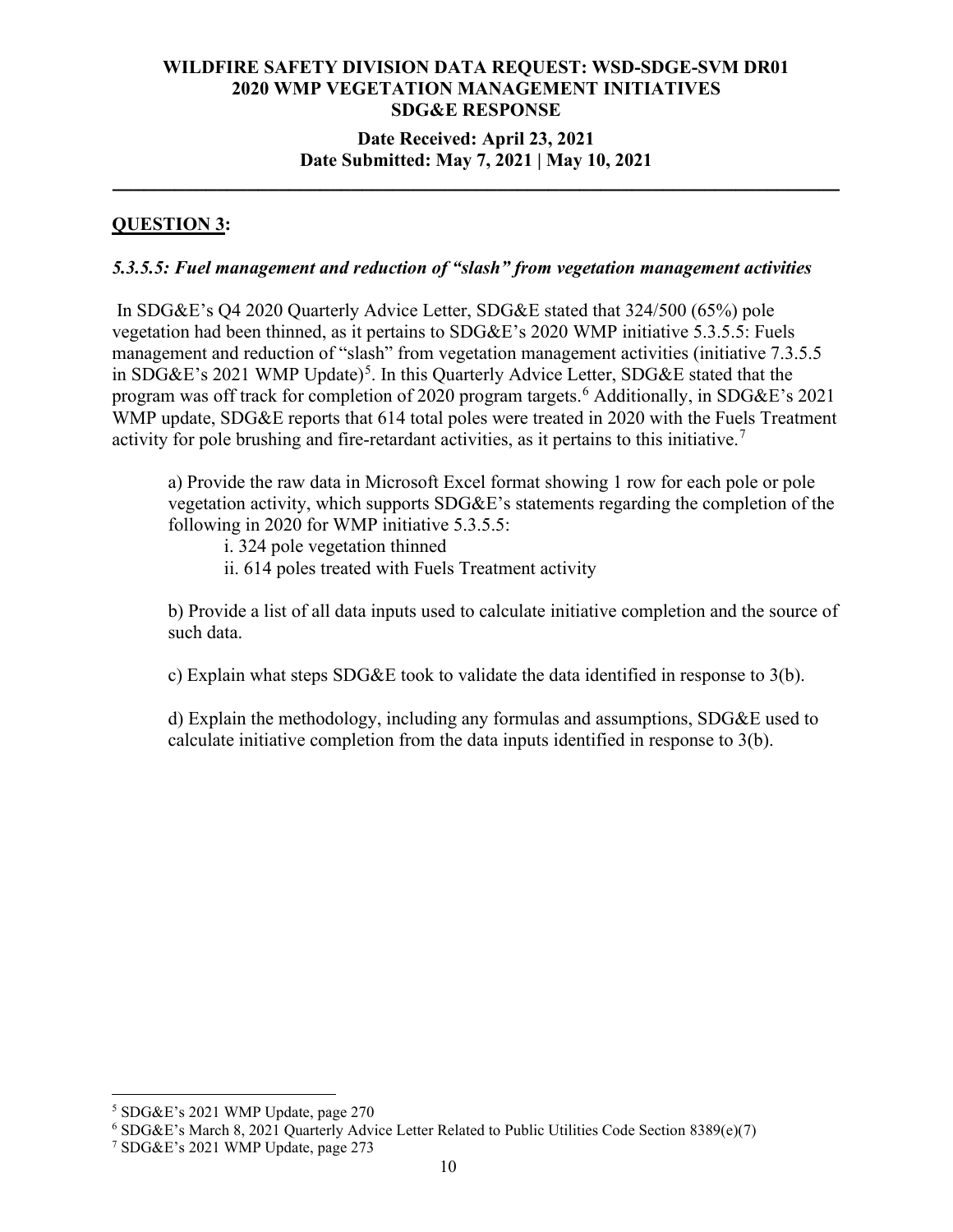## **Date Received: April 23, 2021 Date Submitted: May 7, 2021 | May 10, 2021**

**\_\_\_\_\_\_\_\_\_\_\_\_\_\_\_\_\_\_\_\_\_\_\_\_\_\_\_\_\_\_\_\_\_\_\_\_\_\_\_\_\_\_\_\_\_\_\_\_\_\_\_\_\_\_\_\_\_\_\_\_\_\_\_\_\_\_\_\_\_\_**

#### **RESPONSE 3:**

a) Please see attached Excel file titled, WSD\_SDGE\_R3 for updated counts of the completion of WMP initiatives 5.3.5.5 and 7.3.5.5.

- i. 328 poles vegetation thinned (poles initially treated in 2020).
- ii. 651 poles treated (poles initially treated in 2020, and poles initially treated in 2019 that were retreated in 2020)

b) FuelsMod\_2020\_TreatPoles:

[FACID]: Pole IDs [Work Type] [DATE\_TRTMT\_START] [DATE\_TRTMT\_COMPL] [TREAT]: Yes, No

FuelsMod\_2020\_MaintPoles: [FACID]: Pole IDs [Work Type] [NOTES]: Completed, Do Not Treat, No Work Needed, Unsafe Access

Planned 2020 CPUC: [FacID]: Pole ID

[Status]: Planned

Fuels modification treatment/maintenance areas were completed each workday. Work completion occurred the same day treatment/maintenance was begun. The completion date for all areas worked was logged.

For the 328 poles initially treated in 2020, the unique Pole ID count of all poles recorded as "Yes" under [TREAT] was used to calculate the total completion count. 323 unique poles were initially treated in 2019 and retreated in 2020. The records of the work activities are in FuelsMod 2020 MaintPoles. Therefore, the total number of poles treated in 2020 is 651. The unique Pole ID count was used to calculate the completion count.

c) Baseline surveys were conducted prior to scheduling treatment/maintenance work to determine accessibility and necessity of vegetation thinning. If poles were not accessible by crews or vegetation thinning was not necessary, the information was logged, and those poles were not treated. After Baseline surveys verified a pole could be worked, the pole was scheduled for treatment/maintenance work. Post surveys were then conducted a few days after treatment/maintenance work to verify and delineate actual treatment/maintenance areas using GPS.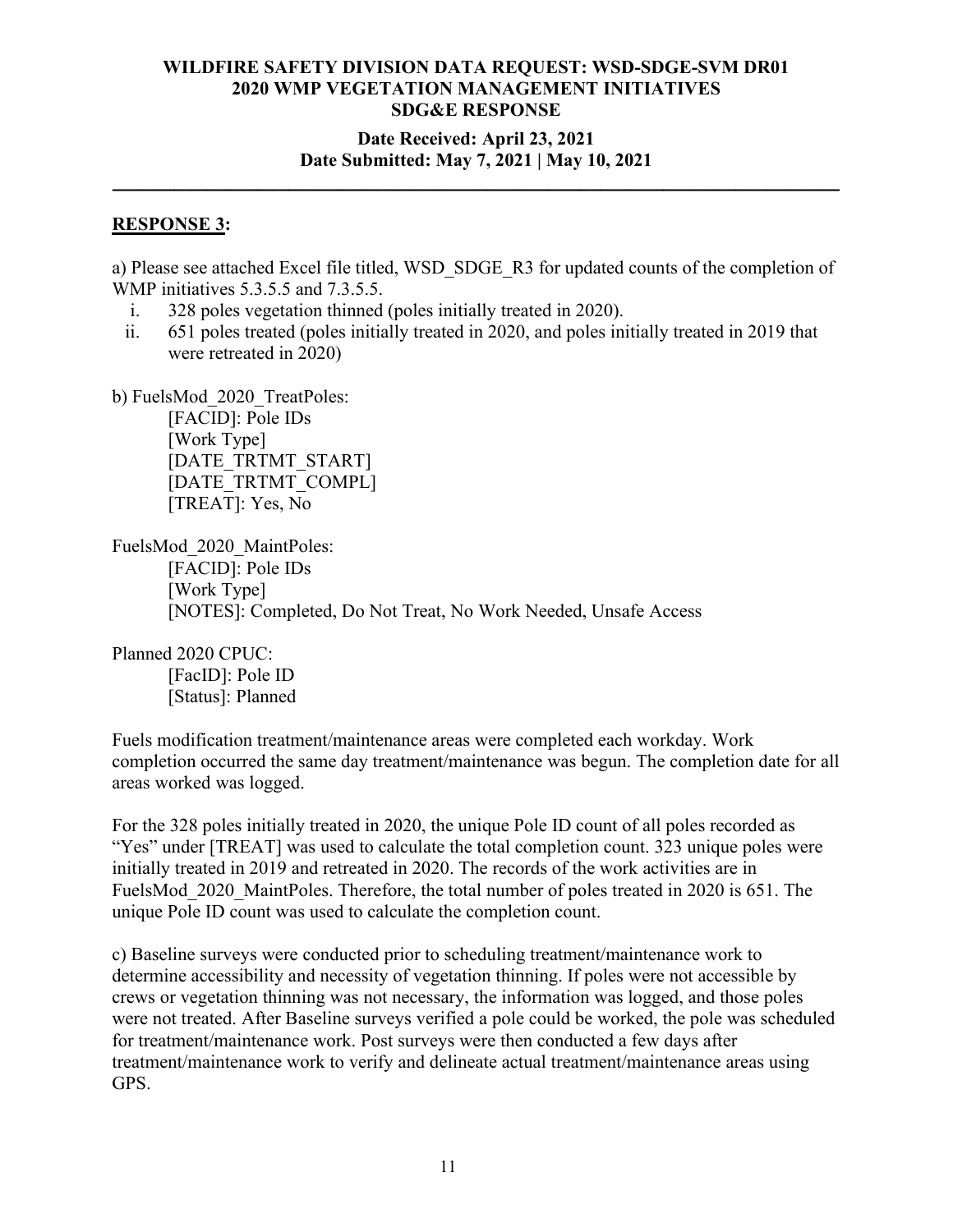# **Date Received: April 23, 2021 Date Submitted: May 7, 2021 | May 10, 2021**

**\_\_\_\_\_\_\_\_\_\_\_\_\_\_\_\_\_\_\_\_\_\_\_\_\_\_\_\_\_\_\_\_\_\_\_\_\_\_\_\_\_\_\_\_\_\_\_\_\_\_\_\_\_\_\_\_\_\_\_\_\_\_\_\_\_\_\_\_\_\_**

d)Methods: FuelsMod\_2020\_TreatPoles: Count unique [FACID] when [[TREAT]=Yes

FuelsMod\_2020\_MaintPoles: Count unique [FACID] when [NOTES]= Completed Poles ID from both files were validated to be unique Pole IDs, no duplicates were found.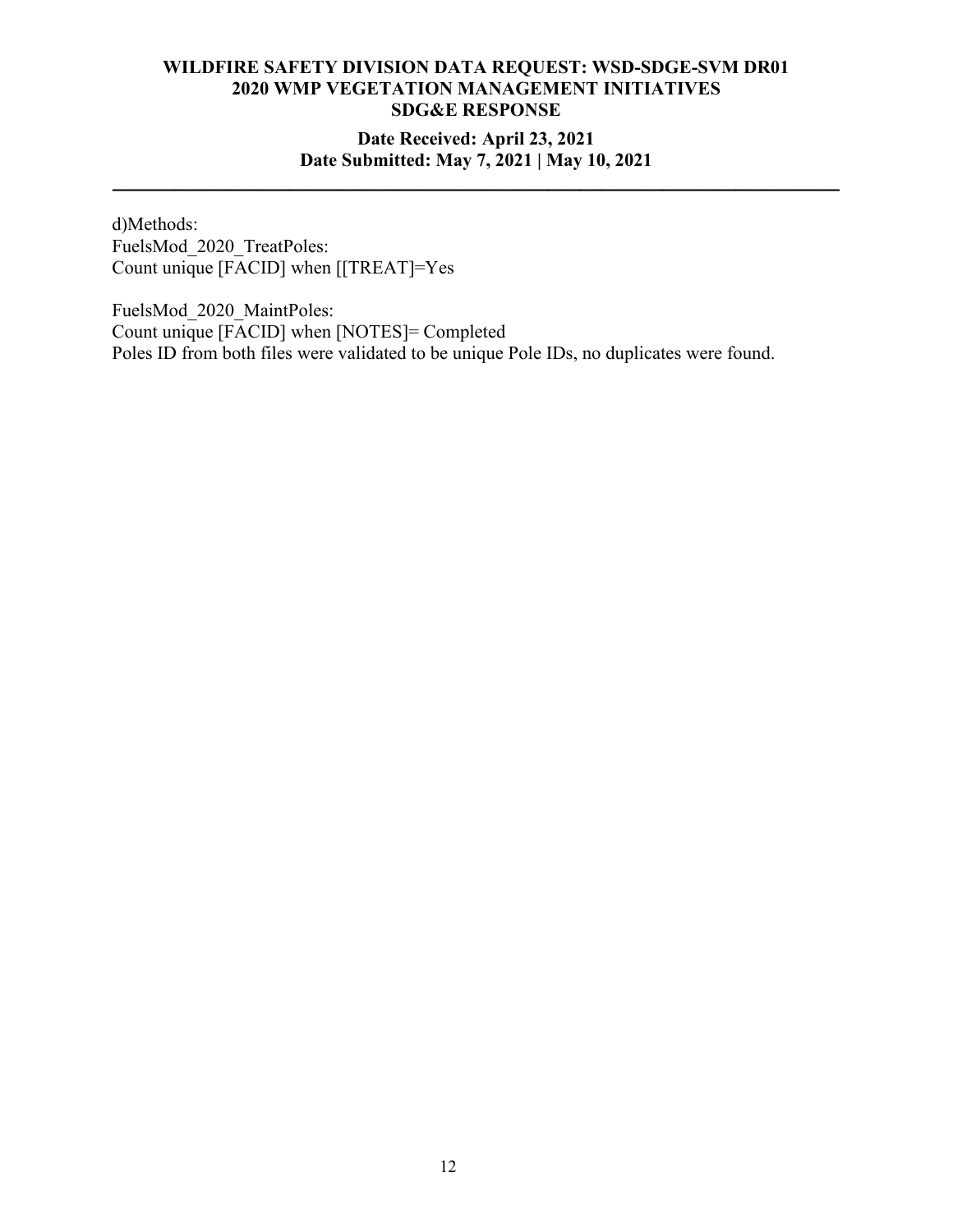# **Date Received: April 23, 2021 Date Submitted: May 7, 2021 | May 10, 2021**

**\_\_\_\_\_\_\_\_\_\_\_\_\_\_\_\_\_\_\_\_\_\_\_\_\_\_\_\_\_\_\_\_\_\_\_\_\_\_\_\_\_\_\_\_\_\_\_\_\_\_\_\_\_\_\_\_\_\_\_\_\_\_\_\_\_\_\_\_\_\_**

## **QUESTION 4:**

#### *5.3.5.9: Enhanced inspections, patrols, and trims*

In SDG&E's Q4 2020 Quarterly Advice Letter, SDG&E stated that 17,075/17,000 (100%) of trees had been trimmed or removed, as it pertains to SDG&E's 2020 WMP initiative 5.3.5.9: Enhanced inspections, patrols, and trims (initiative 7.3.5.9 in SDG&E's 2021 WMP Update). In this Quarterly Advice Letter, SDG&E stated that the program was complete regarding 2020 program targets.<sup>[8](#page-12-0)</sup> Additionally, in SDG&E's 2021 WMP Update, SDG&E reports that approximately 13,000 targeted trees were trimmed to the expanded 20-30-foot clearance range.<sup>[9](#page-12-1)</sup>

a) Provide the raw data in Microsoft Excel format showing 1 row for each tree, which supports SDG&E's statements regarding the completion of the following in 2020 for WMP initiative 5.3.5.9:

i. 17,000 trees trimmed or removed

ii. 13,000 trees trimmed to the expanded 20-30 foot clearance range

b) Provide a list of all data inputs used to calculate initiative completion and the source of such data.

c) Explain what steps SDG&E took to validate the data identified in response to 4(b).

d) Explain the methodology, including any formulas and assumptions, SDG&E used to calculate initiative completion from the data inputs identified in response to 4(b).

e) Confirm whether the 13,000 trees trimmed to the expanded 20-30 foot clearance range are included as part of the 17,000 trees trimmed or in addition to them, as it pertains to 2020 WMP initiative 5.3.5.9.

<span id="page-12-0"></span><sup>8</sup> SDG&E's March 8, 2021 Quarterly Advice Letter Related to Public Utilities Code Section 8389(e)(7), page 276 .

<span id="page-12-1"></span><sup>9</sup> SDG&E's 2021 WMP Update, page 278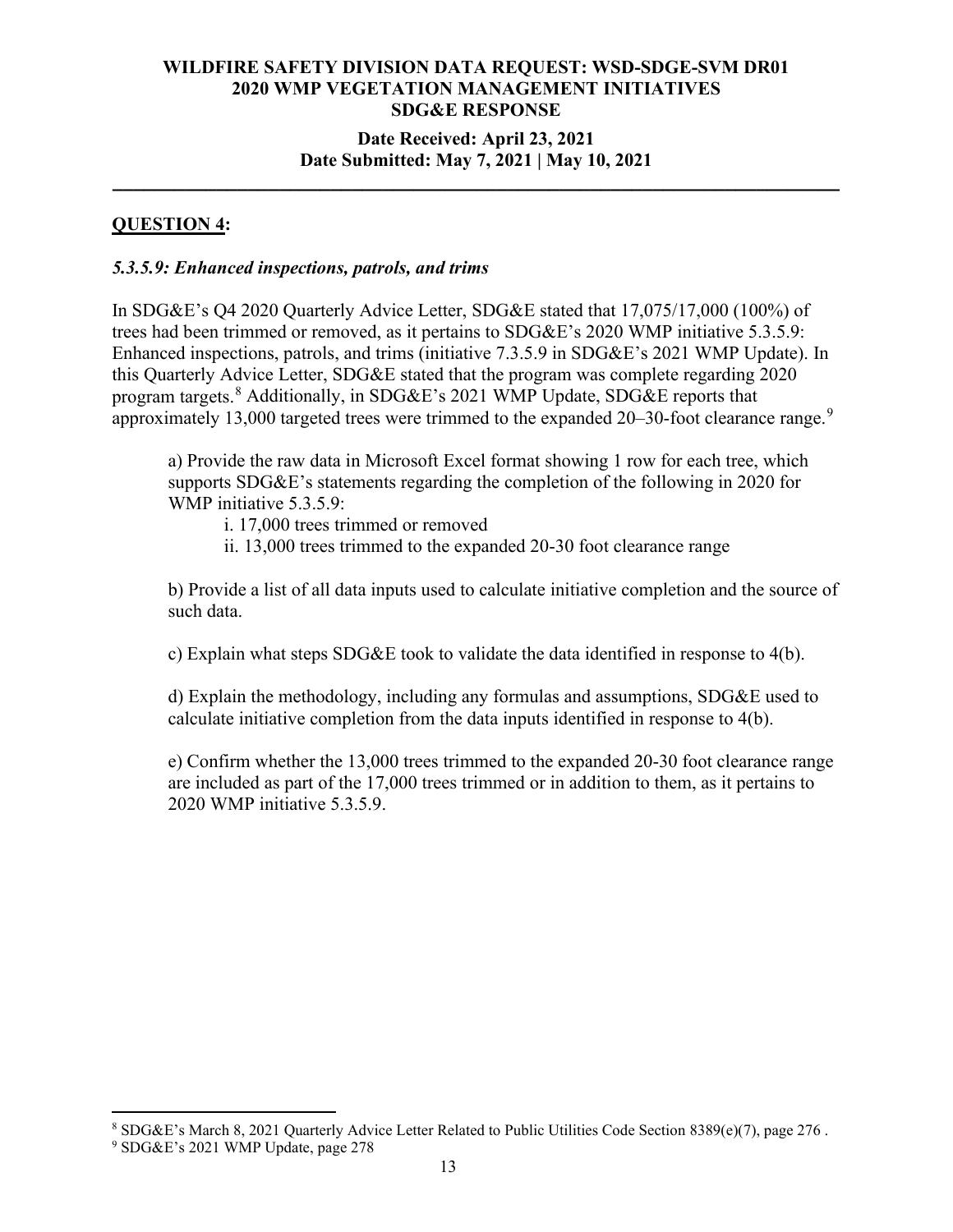# **Date Received: April 23, 2021 Date Submitted: May 7, 2021 | May 10, 2021**

**\_\_\_\_\_\_\_\_\_\_\_\_\_\_\_\_\_\_\_\_\_\_\_\_\_\_\_\_\_\_\_\_\_\_\_\_\_\_\_\_\_\_\_\_\_\_\_\_\_\_\_\_\_\_\_\_\_\_\_\_\_\_\_\_\_\_\_\_\_\_**

### **RESPONSE 4:**

a) Please see file titled, WSD\_SDGE\_R4.xlsx of updated counts for the completion of WMP initiatives 5.3.5.9 and 7.3.5.9.

- i.  $17,491$  trimmed or removed;<sup>[10](#page-13-0)</sup>
- ii.  $11,571$  $11,571$  trees trimmed to the expanded clearance of greater than 12 feet.<sup>11</sup> The number of targeted trees trimmed to the specific clearance range of 20-30 feet in 2020 was 2,554.

b) The data inputs used to calculate initiative completion in HFTD area for enhanced inventory trees pruned and removed include the following tables and fields:

### VTREEACTIVITYTBL

- FACILITY ID (Trees ID):
- ACTIVITY DATE: date time for all activity types
- ACTIVITY (type): TT (tree trim), TRM (tree removal)
- CONDITIONCODE
- WORKORDERID
- NUMBEROFUNITS: used to calculate the total count of tree units.
- INVENTORY: all
- CHBACKIND: all
- SPECIES
- LINECLEARANCE
- DBH
- TREEHEIGHT
- POLEID1/2

#### VTREE

- FACILITYID (Trees ID): foreign key used to join with VTREEACTIVITYTBL.
- TIER (Non-HFTD, Tier-2, Tier-3)
- •

<span id="page-13-1"></span><sup>11</sup> Consistent with its 2021 WMP Update, SDG&E pursues tree clearances of approximately 25 feet, where feasible. Given the many facets of tree trimming activities, SDG&E also considers tree clearances in excess of legal and regulatory requirements to be a component of enhanced vegetation management practices. While the originally reported 13,000 number reported in the 2021 WMP Update stated it pertained to trees trimmed to 20-30 feet, it actually represented the number of trees where SDG&E exceeded the post-trim clearances recommended in Appendix E of GO 95, Rule 35. The number reported in response to Question 4.a.ii also reflects the refined logic and validation process for the query used to refine the data. With respect to trees trimmed to an approximate 25-foot clearance, (and applying the refined analysis) the total number of targeted trees trimmed greater than 20 feet in 2020 was 3,112.

<span id="page-13-0"></span> $10$  In the course of this data response SDG&E refined the logic and validation process for the query used to derive the data, resulting in variations from the 2021 WMP update. Verification of invalid condition codes, activity work descriptions, and duplications resulted in the updated values reported in this data response.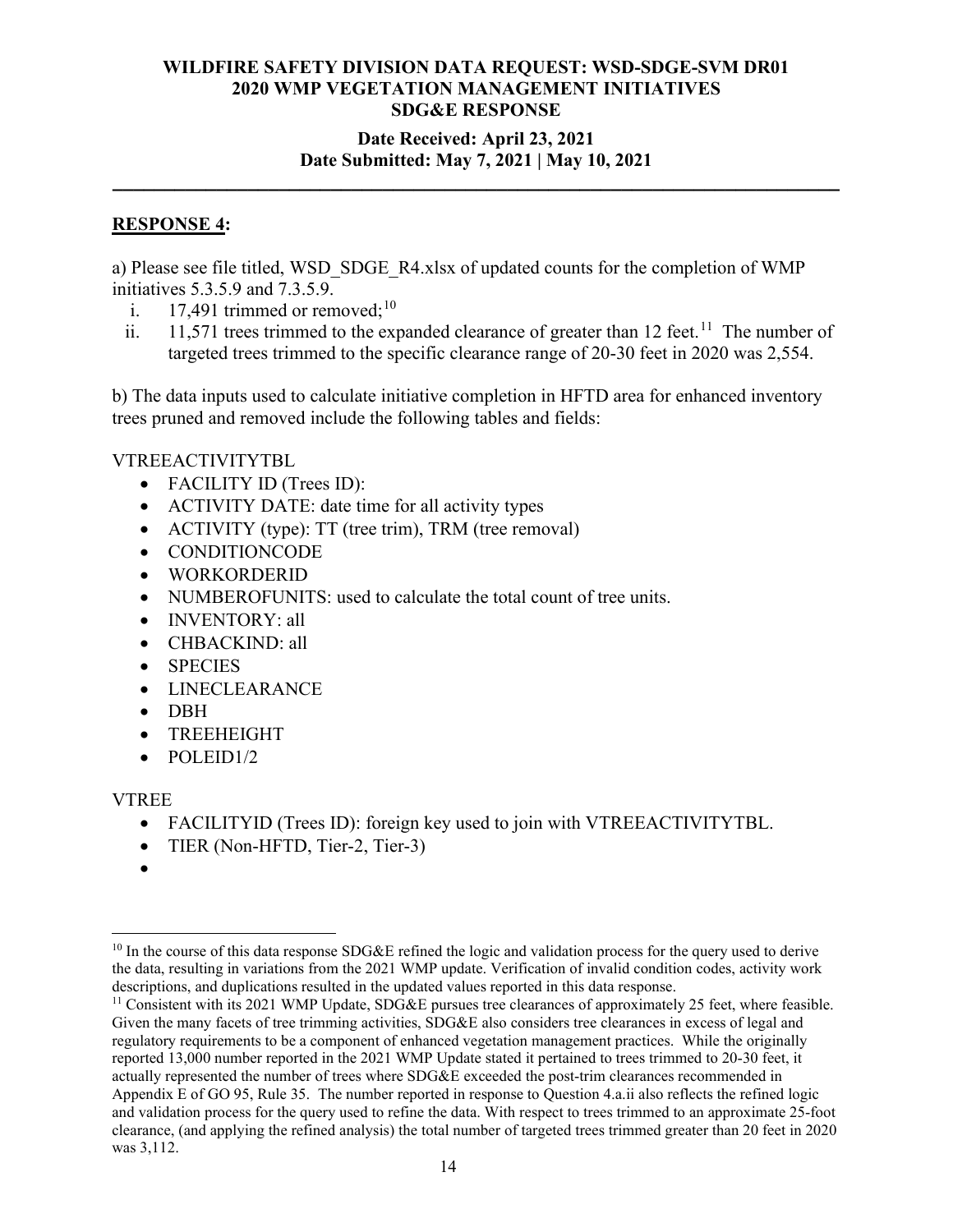# **Date Received: April 23, 2021 Date Submitted: May 7, 2021 | May 10, 2021**

**\_\_\_\_\_\_\_\_\_\_\_\_\_\_\_\_\_\_\_\_\_\_\_\_\_\_\_\_\_\_\_\_\_\_\_\_\_\_\_\_\_\_\_\_\_\_\_\_\_\_\_\_\_\_\_\_\_\_\_\_\_\_\_\_\_\_\_\_\_\_**

## WORKORDER

- WORKORDERID: foreign key used to join with VTREEACTIVITYTBL.
- DESCRIPTION

### c) **Trees removed in HFTD:**

The data query groups all activity records by [FACILITYID] and [ACTIVITY], and only pulls the latest activity record per activity based on the [ACTIVITYDATE] within year 2020. The tree removal in HFTD areas is based on the [TIER] and condition codes CRM, CGRRM, CDRRM, and the activity type is tree removal (TRM). To count all removals that could be recorded as other activities, tree trim (TT) is selected as well. Only one record per facility ID is included and sum of [NUMBEROFUNITS] is used for calculating the total number of trees removed.

### Validation steps:

- I. [CONDITIONCODE]: CRM, CGRRM, CDRRM
- II. [ACTIVITY]: TRM, TT
- III. [INVENTORY]: all values
- IV. [TIER]: Tier-2 or Tier-3
- V. [SPECIES]: all
- VI. [CHBACKIND]: all values, both distribution and transmission facilities are included.
- VII. Remove duplicated [FACILITYID], one facility ID per row.
- VIII. Sum of [NUMBEROFUNITS]: total number of trees removed.

# **Enhanced tree trimming activity:**

The data query groups [FACILITYID] and [WORKORDERID] pulls the latest record based on the [ACTIVITYDATE] within year 2020 in Tier 2 or 3. One row represents one tree trim activity for each facility ID. One facility ID may be trimmed more than once within the calendar year; therefore, one tree ID may have more than one row for tree trimming activity. For one tree that was trimmed twice within the calendar year the second activity date is provided. In instances where the date interval is less than three months between activities, the assumption is the second activity was a coding anomaly. That is, the tree was not actually trimmed a second time. The sum of all [NUMBEROFUNITS] is total number of tree-trimming activities.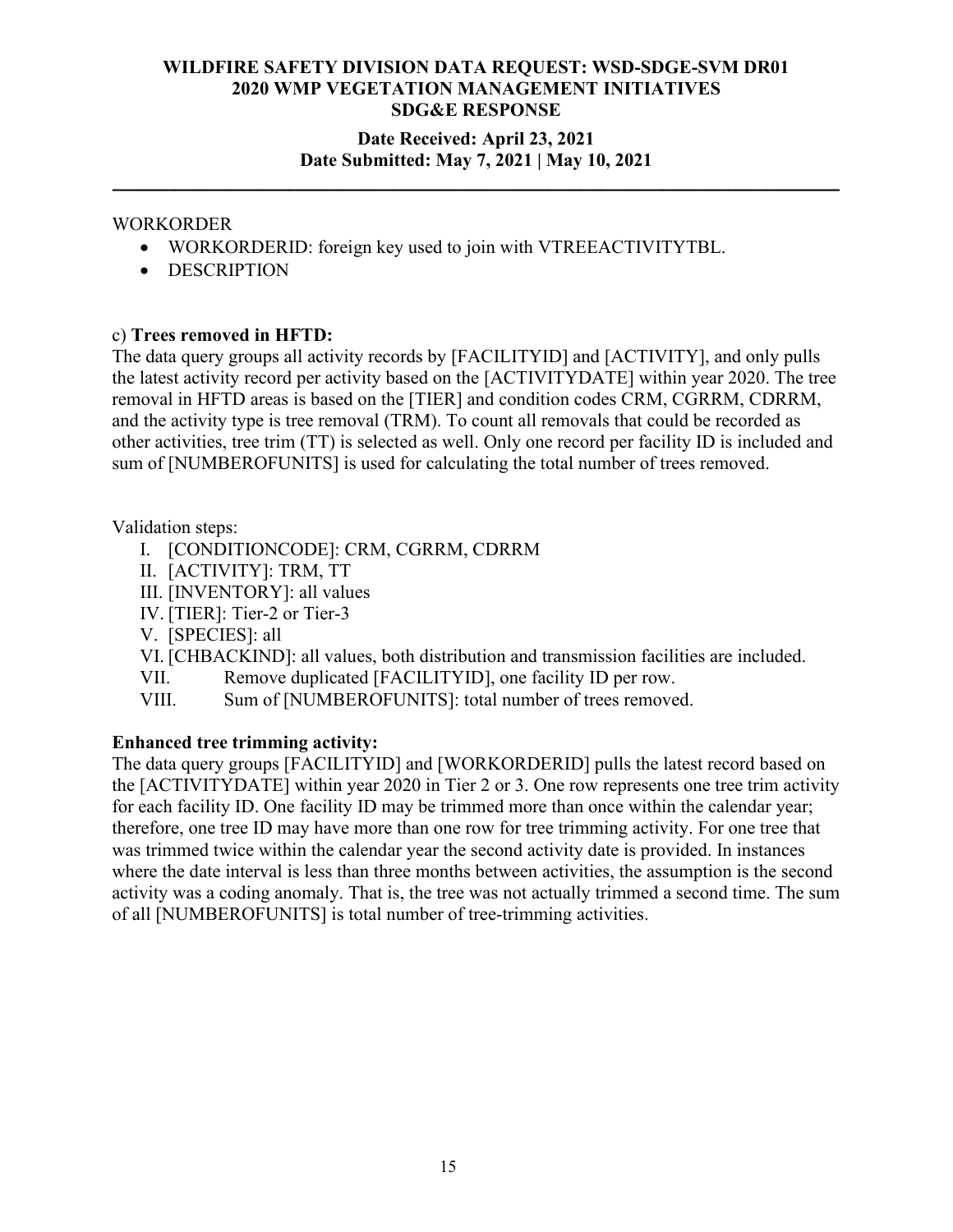# **Date Received: April 23, 2021 Date Submitted: May 7, 2021 | May 10, 2021**

**\_\_\_\_\_\_\_\_\_\_\_\_\_\_\_\_\_\_\_\_\_\_\_\_\_\_\_\_\_\_\_\_\_\_\_\_\_\_\_\_\_\_\_\_\_\_\_\_\_\_\_\_\_\_\_\_\_\_\_\_\_\_\_\_\_\_\_\_\_\_**

### Validation steps:

- I. [ACTIVITY]: tree trim ("TT"), same [FACILITYID] can have different [WORKORDERID].
- II. [CONDITION CODE]: CP, CGRP, CDRP, CRT
- III. [INVENTORY]: all values
- IV. [TIER]: Tier-2 or Tier3
- V. [CHBACKIND]: all values, both distribution and transmission facilities are included.
- VI. [DESCRIPTION]: excludes unrelated workorder description that contains "CHANGE TO TE" or "AUD Dispatch".
- VII.  $[TREEHEIGHT]: 4~14 (20ft and greater)]$
- VIII. [SPECIES]: targeted Euc, Oak, Pine, PlDt, PlFe, PlFn, Syc
- IX. [LINECLEARANCE]: 7~15 (12 ft and greater)
- X. Validate if the tree trim interval on the same tree is greater than 3 months using excel formulas and filter out activity records that occurred within 3 months by unchecking N in [If Valid].
- XI. Sum of [NUMBEROFUNITS]: total number of trees trimmed.

# d) **Assumptions applied**:

I. The minimum interval between two tree trim activity that was performed on one facility ID/ tree(s) is 3 months. The additional tree-trimming activity is counted within the calendar year if a facility ID or tree(s) have more than one trim that occurred three months after the first tree trim activity.

Formulars used for validating the tree trim intervals are included in the excel file:

- If Month Diff]: compare the intervals of the tree trim activity dates between the current and the next row if the Facility ID (tree ID) is the same.
- [If Valid]: Y if the interval difference is greater than 3 months (if tree IDs are the same) or equals to 0 (if tree IDs are different).

e) The latter value includes the total number of targeted trees trimmed plus the total number of trees removed in the HFTD.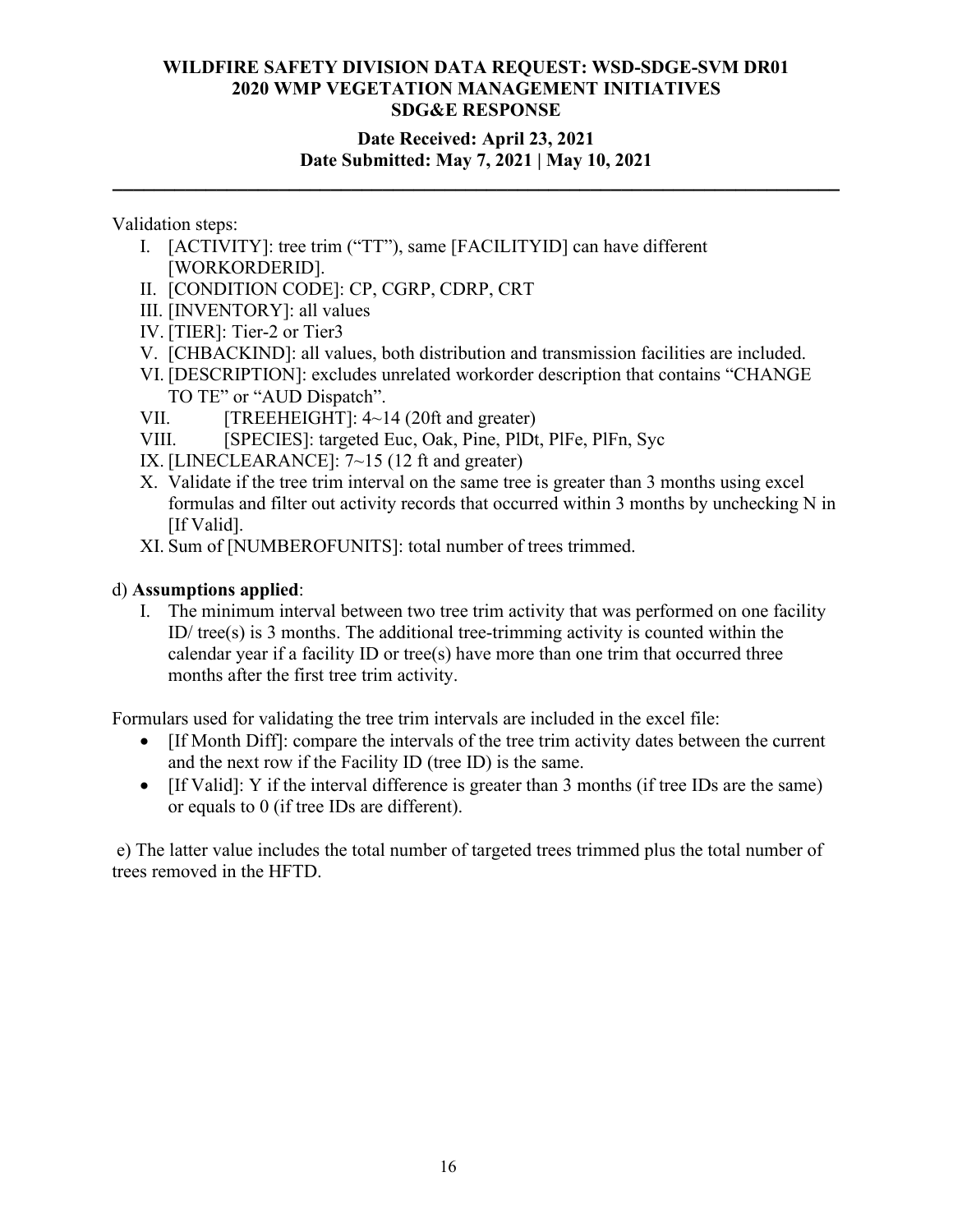## **Date Received: April 23, 2021 Date Submitted: May 7, 2021 | May 10, 2021**

**\_\_\_\_\_\_\_\_\_\_\_\_\_\_\_\_\_\_\_\_\_\_\_\_\_\_\_\_\_\_\_\_\_\_\_\_\_\_\_\_\_\_\_\_\_\_\_\_\_\_\_\_\_\_\_\_\_\_\_\_\_\_\_\_\_\_\_\_\_\_**

# **QUESTION 5:**

### *5.3.5.16: Removal and remediation of trees with strike potential to electric lines and equipment*

In SDG&E's 2021 WMP Update, SDG&E stated that it performs hazard tree inspections and abatement in all areas of its service territory where trees pose a potential threat to power lines, as it pertains to SDG&E's 2020 WMP initiative 5.3.5.16: Removal and remediation of trees with strike potential to electric lines and equipment (initiative 7.3.5.16 in SDG&E's 2021 WMP Update). SDG&E also stated that it performs a hazard assessment twice annually of all trees located within the utility strike zone within HFTDs. SDG&E stated it will continue its robust hazard tree inspection and trimming operations in  $2021$ .<sup>[12](#page-16-0)</sup>

a) Provide the raw data in Microsoft Excel format, supporting SDG&E's statements regarding the completion of 2020 targets for WMP initiative 5.3.5.16.

i. Did SDG&E have quantitative targets for 2020 WMP initiative 5.3.5.16? If so, provide those targets. If not, explain what qualitative targets SDG&E used for determining the completion of this initiative.

b) Provide a list of all data inputs used to calculate initiative completion and the source of such data.

c) Explain what steps SDG&E took to validate the data identified in response to 5(b).

d) Explain the methodology, including any formulas and assumptions, SDG&E used to calculate initiative completion from the data inputs identified in response to 5(b). If qualitative targets were used, explain how SDG&E calculated progress and completion of such qualitative targets.

<span id="page-16-0"></span><sup>12</sup> SDG&E's 2021 WMP Update, pages 282-284